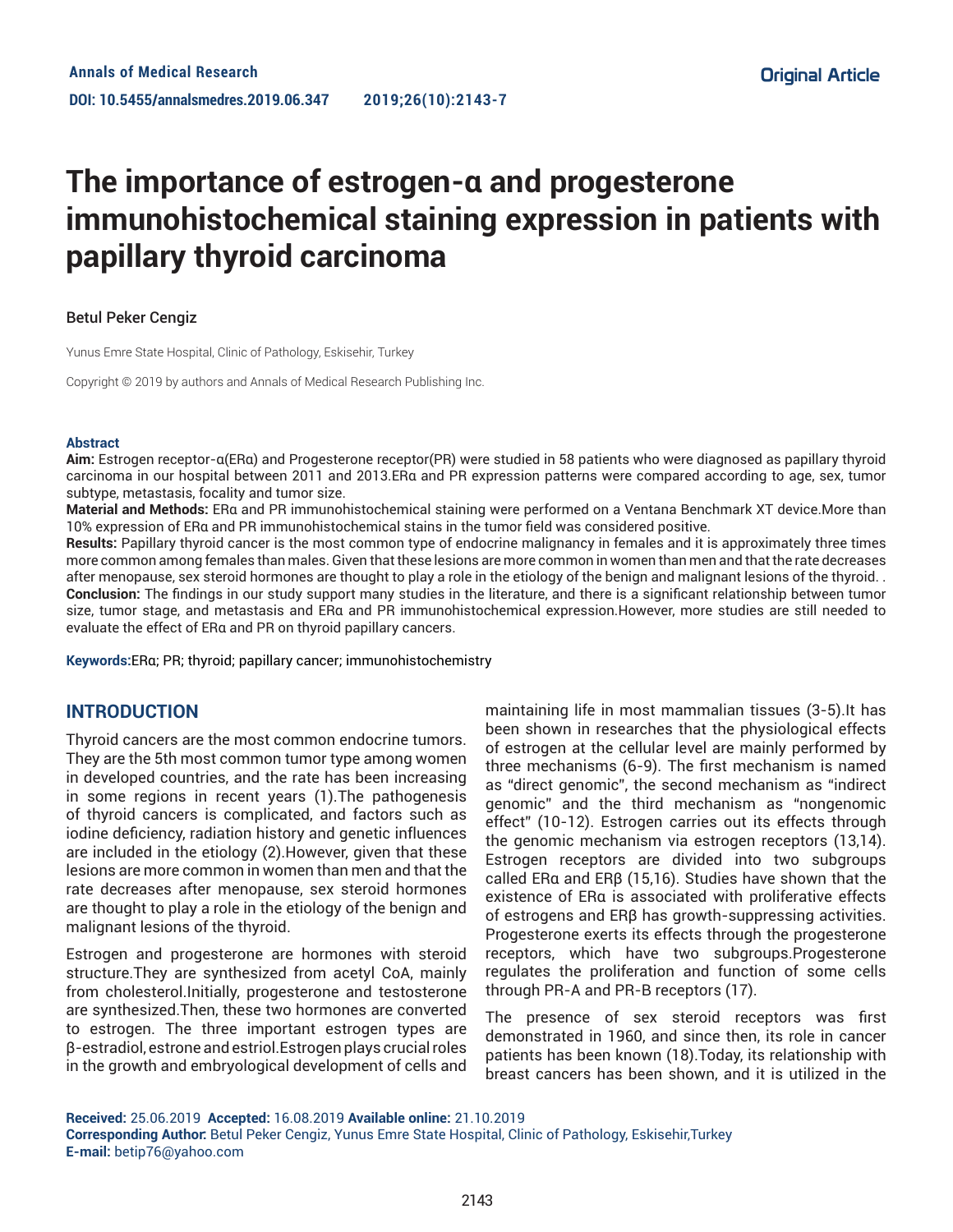treatment.A number of studies have been conducted to demonstrate whether there is such a relationship in thyroid cancers. The epidemiological and experimental studies performed in the last 10 years show that estrogen and progesterone play a probable role in the development and progression of differentiated thyroid tumors.While it has been stated in a few studies in the literature that pregnancy increases the risk of thyroid cancer, there are also studies in which it was reported that low-dose estrogen therapy or hormone replacement therapy in postmenopausal women do not increase the risk (19-21). Although there are studies supporting and opposing this relationship, we evaluated the clinical and pathological parameters of the patients and the estrogen and progesterone receptor expressions of the tumors.

# **MATERIAL and METHODS**

In our hospital, 670 thyroid operations were performed between 2011 and 2013, and 58 patients were diagnosed as thyroid papillary carcinoma.All 58 patients diagnosed as papillary carcinoma were included in our study.All patients underwent bilateral total thyroidectomy and regional lymph node dissection, followed by radioactive iodine therapy.After treatment, daily oral thyroid hormone(e.g., Levothyroxine) was initiated, and the patients were observed at the endocrine outpatient clinic with 3-6 months intervals.The clinical follow-up of the patients was managed through visits and patient files.

Thyroid tissue samples were taken from suspicious surgical areas and fixed in 10% buffered formalin.Tumor samples were processed in an automated tissue tracking device.The samples were embedded in paraffin to form paraffin blocks.After staining, the sections prepared from paraffin blocks with H&E, and tumor sites were selected. Estrogen-α(Dako, Clone EP1, Ready-to-use) and Progesterone(Dako, Clone PgR 1294, Ready-to-use) receptor immunohistochemical staining was performed to selected samples on the Ventana Benchman XT device.Estrogen-α and Progesterone-positive breast carcinomas were used as controls.The peripheral normal thyroid tissue was used as negative control.The criterion of positivity for Estrogen-α and Progesterone receptor immunohistochemical staining was nuclear staining in more than 10% of the tumor tissues.A minimum of 40% staining of the tumor tissue was observed.

Ethical approval was obtained from the Research and Development Department of the State Hospital for this nonrandomized retrospective study.

#### **Statistical analysis**

Data were analyzed with the statistical package program SPSS 22.0(SPSS Inc., Chicago, IL, USA).When evaluating the data, besides descriptive methods(mean, standard deviation, frequency), the Pearson correlation test was used to make a comparison of the groups for parameters having a normal distribution.The Chi-Square test was used to compare qualitative data.The statistical significance level was accepted as p <0.05.

## **RESULTS**

The clinical features of all patients included in the study are summarized in Table 1, and their histopathological features are summarized in Table 2.In our study, the youngest patient was 21 years old, and the oldest one was 74 years old.During the four years of follow-up, 4 of our patients had lymph node metastasis, and all of the patients were still alive.Estrogen immunohistochemical staining was positive in 23(39.7%) of the cases; 21 of them were female, and 2 were male (Figure1).

| Table 1. Clinical features and tumor sizes of papillary thyroid carcinoma<br>cases |                  |                                  |            |                   |  |  |  |  |  |
|------------------------------------------------------------------------------------|------------------|----------------------------------|------------|-------------------|--|--|--|--|--|
| <b>Feature</b>                                                                     | <b>Results</b>   |                                  | ER p value | <b>PR</b> p value |  |  |  |  |  |
| Age                                                                                | Mean+SD<br>Range | 49.17+12.03<br>$21 - 74$         | 0.649      | 0.923             |  |  |  |  |  |
| Gender                                                                             | Female<br>Male   | 50<br>8                          | 0.370      | 0.361             |  |  |  |  |  |
| <b>Size</b>                                                                        | Mean+SD<br>Range | $2.03 \pm 1.21$<br>$1.10 - 6.60$ | 0.002      | 0.03              |  |  |  |  |  |
| <b>SD: Standard deviation.</b>                                                     |                  |                                  |            |                   |  |  |  |  |  |

On the other hand,progesterone immunohistochemical staining was positive in 15(25.9%) of the cases(14 women and one man) (Figure 2).There was no expression of ERα and PR immunohistochemical stains in the thyroid tissues having multinodularity and thyroiditis findings around the tumor samples(Figure 3).



**Figure 1.** Nuclear ER α expression in primary papillary thyroid carcinoma(x40)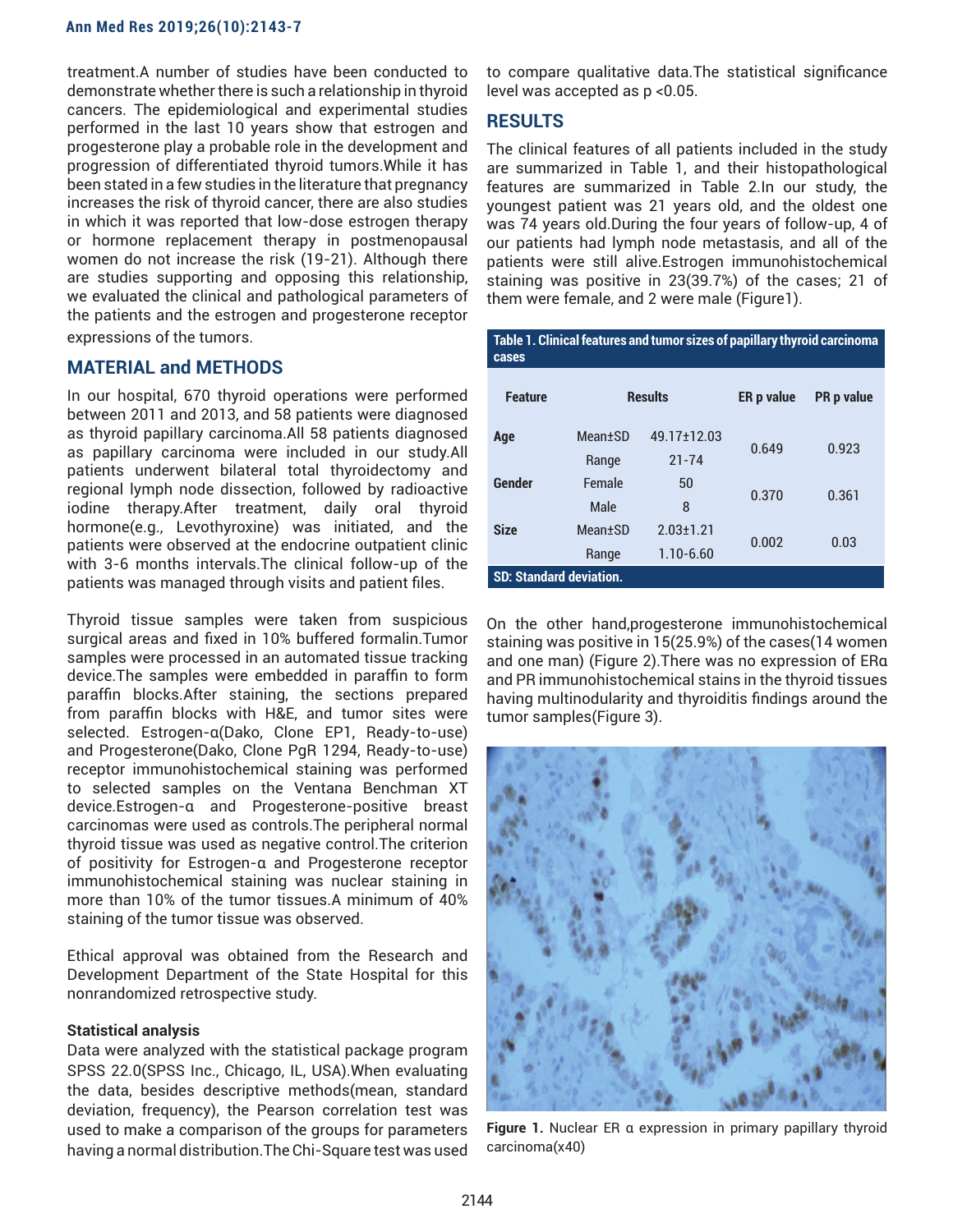| Table 2. Histopathological findings of the papillary thyroid carcinoma cases |                                                                                 |               |             |              |         |           |  |  |  |  |
|------------------------------------------------------------------------------|---------------------------------------------------------------------------------|---------------|-------------|--------------|---------|-----------|--|--|--|--|
| <b>Findings</b>                                                              |                                                                                 |               |             |              | ER      | <b>PR</b> |  |  |  |  |
|                                                                              |                                                                                 | <b>Female</b> | <b>Male</b> | <b>Total</b> | P value | P value   |  |  |  |  |
| <b>Metastasis</b>                                                            | <b>Yes</b>                                                                      | 3(5.175%)     | 1(1.725%)   | 4(6.9%)      | 0.010   | 0.020     |  |  |  |  |
|                                                                              | <b>No</b>                                                                       | 47 (81.03%)   | 7 (12.07%)  | 54 (93.1%)   |         |           |  |  |  |  |
|                                                                              |                                                                                 | <b>Female</b> | <b>Male</b> | <b>Total</b> | P value | P value   |  |  |  |  |
| <b>Stage</b>                                                                 | T <sub>1</sub> b                                                                | 34 (58.65%)   | 6(10.35%)   | 40 (69%)     |         |           |  |  |  |  |
|                                                                              | T <sub>2</sub>                                                                  | 11 (18.96%)   | 2(3.44%)    | 13 (22.4%)   | 0.017   | 0.012     |  |  |  |  |
|                                                                              | T <sub>3a</sub>                                                                 | 5(8.6%)       | $0(0\%)$    | 5(8.6%)      |         |           |  |  |  |  |
|                                                                              |                                                                                 | <b>Female</b> | <b>Male</b> | <b>Total</b> | P value | P value   |  |  |  |  |
| <b>Focality</b>                                                              | Not found                                                                       | 26 (44.81%)   | 4(6.89%)    | 30 (51.7%)   | 0.005   | 0.879     |  |  |  |  |
|                                                                              | The same lobe                                                                   | 5(8.6%)       | $0(0\%)$    | 5(8.6%)      |         |           |  |  |  |  |
|                                                                              | The reciprocal lobe                                                             | 7(12.04%)     | 3(5.16%)    | 10 (17.2%)   |         |           |  |  |  |  |
|                                                                              | <b>Both lobes</b>                                                               | 12 (20.68%)   | 1(1.72%)    | 13 (22.4%)   |         |           |  |  |  |  |
| Histopathological                                                            |                                                                                 | <b>Female</b> | <b>Male</b> | <b>Total</b> | P value | P value   |  |  |  |  |
| <b>Subtype</b>                                                               | Classical                                                                       | 19 (32.77%)   | 5(8.63%)    | 24 (41.4%)   |         |           |  |  |  |  |
|                                                                              | <b>Follicular</b>                                                               | 29 (50.03%)   | 3(5.17%)    | 32 (55.2%)   |         |           |  |  |  |  |
|                                                                              | <b>Warthin-like (Oncocytic</b><br>variant of papillary<br>carci-noma, 2017 WHO) | 2(3.4%)       | $0(0\%)$    | 2(3.4%)      | 0.494   | 0.952     |  |  |  |  |



**Figure 2.** Nuclear PR expression in primary papillary thyroid carcinoma (x20)

In our study. a significant relationship was observed between tumor size and estrogen immunohistochemical expression(p=0.002). and progesterone immunohistochemical expression(p=0.003) levels. Besides the relationship of estrogen and progesterone with the size of the tumor. they were also related to the stage(ERα p=0.017; PR p=0.012) and metastasis(ERα p=0.010; PR p=0.020).Another significant finding in our

study was the relationship found between focality and ERa expression( $p = 0.005$ )



**Figure 3.** There was no expression of ERα immunohistochemical stain in the non-neoplastic thyroid tissues (x20)

## **DISCUSSION**

Estrogen, progesterone, and their receptors have been recognized to have a significant role in the pathogenesis and progression of cancers in women(especially breast carcinoma).In thyroid cancers, the importance of estrogen and progesterone in the pathogenesis and progression of the tumor is still an enigma.ER expression in the thyroid lesions was reported for the first time by Molteni et al. in 1981, and PR expression in thyroid lesions was reported for the first time by Chaudhury et al. in 1986 (22,23).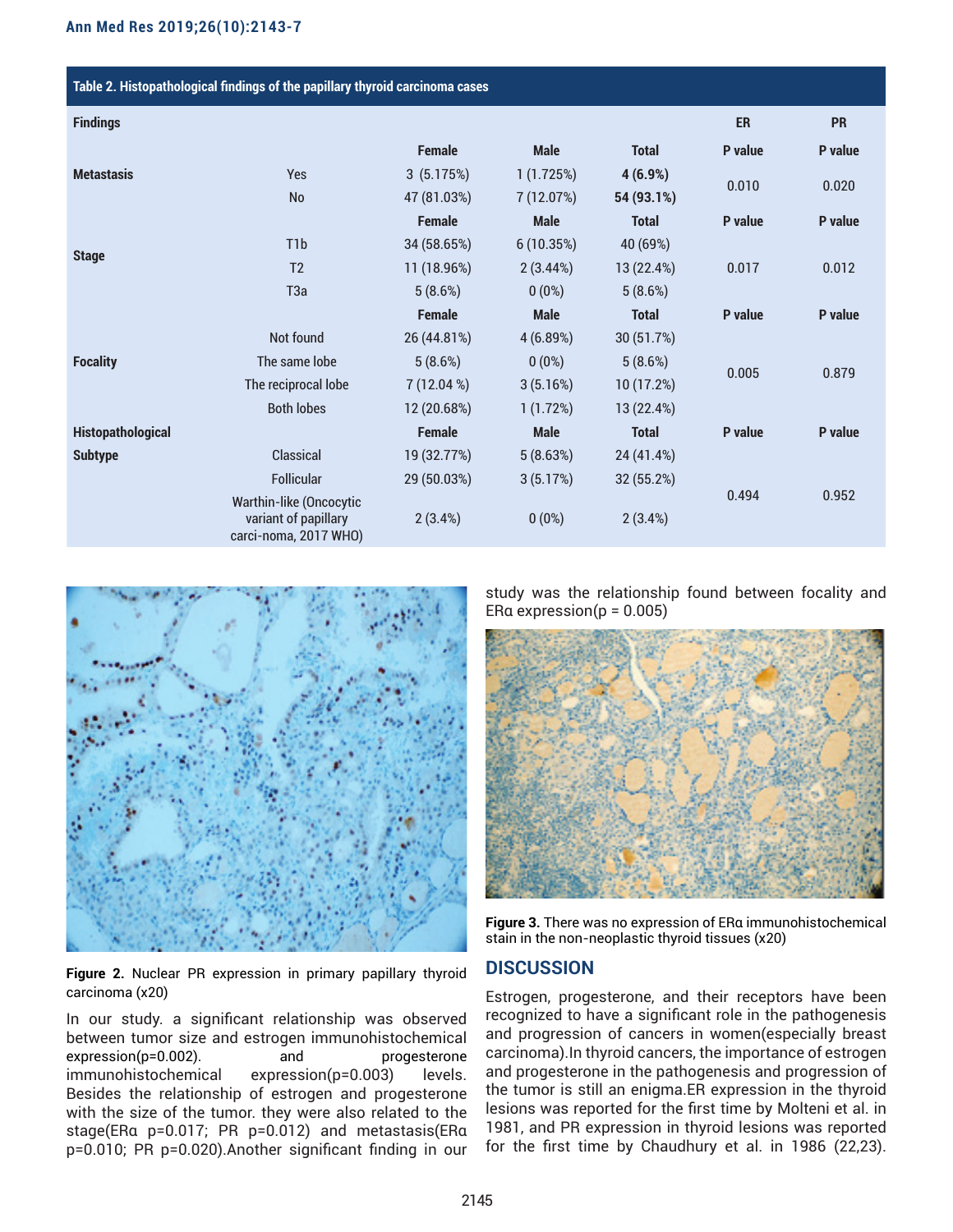Tavangar et al. (2) reported in their study that estrogen immunohistochemical staining applied to benign and malignant thyroid lesions was positive in thyroid neoplasms.In the studies of Marugo et al. and Hoeven et al., while a high rate of progesterone expression was shown in thyroid tumors, no clear relationship was found between clinical and pathological findings (24,25).

In our study, the percentage of ERα positive patients was higher than the percentage of PR positive cases.While no relationship was found between progesterone positivity and age, gender, and tumor subtype, it was significantly related to tumor size.ERα expression was associated with tumor size as well as multifocality and metastasis. Diaz et al. showed ER immunoreactivity in normal thyroid tissues, thyroid adenomas, goiter, and differentiated and undifferentiated thyroid carcinomas (2,19,26). In the same year, Mizukami et al. published similar findings with Diaz (2,19,27). Although we did not include benign thyroid lesions in our study, ERα and PR immunoreactivity was not observed in the thyroid tissues(including thyroiditis and multinodularity) surrounding the tumor.There was also no significant difference between the genders.The reason for this may be that the number of male cases in the study could not reach to a number enough to yield a statistically significant result.

While studies are showing that ERα expression is characterized by a more aggressive phenotype in differentiated thyroid cancers in the literature, there are also studies opposing this hypothesis (19,28,29). Although cervical and supraclavicular lymph node metastases were observed in 4 cases during the about 4 years follow-up, we found a significant relationship with ERα and PR expression.While this relationship is statistically significant, we still have questions our minds. The reason for this significant result may be that our study did not include T3b, T4, and T1a tumors, or that the number of patients with metastases was low.To answer this question, studies with more homogeneous age groups and tumor stages are needed.Because it is a known fact that estrogen and progesterone hormones have variable expressions in women, depending on age.

Although the ERα expression patterns in the literature are variable and thus it is difficult to define its role in the thyroid cancer pathogenesis, the opinion accepted in most of the studies is that estrogen is a potent growth factor for benign and malignant thyroid cells and it conducts this proliferation via ERα-dependent signaling (19). There is an increasing number of studies suggesting that estrogen may have a direct effect on tumorigenesis in human thyroid cells by modulating cell proliferation, sodiumiodide modulation, and thyroglobulin gene expression by ER-dependent or ER-independent mechanisms.The proliferative effects of 17β-estradiol (E2) in thyroid cancers are mediated by the regulation of genes involved in growth control, such as bcl-2, Bax and c-fos.The proliferation of these cells is stimulated by ER-α agonists (17). It was

shown in the study of Vannucchi et al. that there is a noncoincidental relationship between ERα and PR expression in thyroid tumors and the size of the tumor (30). Also in our study, a significant relationship was found between tumor size and the ERα and PR expression pattern.

In the study of Eldien MMS et al. (17), in addition to clinical parameters, the relationship between histological subtypes of human thyroid papillary carcinoma and ERα and PR expression pattern was not significant.We found similar results in our study.However, if we had a significant difference, it could be useful in the pathology practice.The diagnosis of follicular variant papillary thyroid cancers can be challenging in pathology.The pattern of ERα and PR expression could be helpful in doubtful cases.

# **CONCLUSION**

In conclusion, a significant relationship was observed in our study between ERα and PR expression patterns and tumor size, and there was also a significant relationship between the ERα expression pattern and multifocality. These findings support many studies in the literature. However, no significant results were found concerning the pathological diagnostic process or clinical follow-up and treatment.From these aspects, more studies are needed to have definite results.

*Competing interests: The authors declare that there is no conflict of interest.*

*Financial Disclosure: The authors declared that this study has received no financial support.*

*Ethical approval: Ethical approval was obtained from the Research and Development Department of the State Hospital for this nonrandomized retrospective study.*

*Betul Peker Cengiz ORCID: 0000-0002-2503-7446*

## **REFERENCES**

- 1. Siegel RL, Miller KD, Jemal A. Cancer statistics, 2019. CA Cancer J Clin 2019;69:7-34.
- 2. Tavangar SM, Monajemzadeh M, Larijani B, et al. Immunohistochemical study of oestrogen receptors in 351 human thyroid glands. Singapore Med J 2007;48:744-7.
- 3. Tomikawa J, Homma T, Tajima S, et al. Molecular Characterization and Estrogen Regulation of Hypothalamic KISS1 Gene in the Pig Bio. Reprod 2009.
- 4. Fadini GP, Albiero M, Cignarella A, et al. Effects of androgens on endothelial progenitor cells in vitro and in vivo. Clin Sci (Lond) 2009;117:355-64.
- 5. Kumar DM, Simpkins JW, Agarwal N. Estrogens and neuroprotection in retinal diseases. Mol Vis 2008;14:1480- 86.
- 6. Isgor C, Watson SJ. Estrogen receptor alpha and beta mRNA expressions by proliferating and differentiating cells in the adult rat dentate gyrus and subventricular zone. Neuroscience 2005;134:847-56.
- 7. Kelly MJ, Rønnekleiv OK. Control of CNS neuronal excitability by estrogens via membrane-initiated signaling. Mol Cell Endocrinol 2009;308:17-25.
- 8. Galea LA. Gonadal hormone modulation of neurogenesis in the dentate gyrus of adult male and female rodents. Brain Res Rev 2008;57:332-41.
- 9. Prange-Kiel J, Rune G.M. Direct and indirect effects of